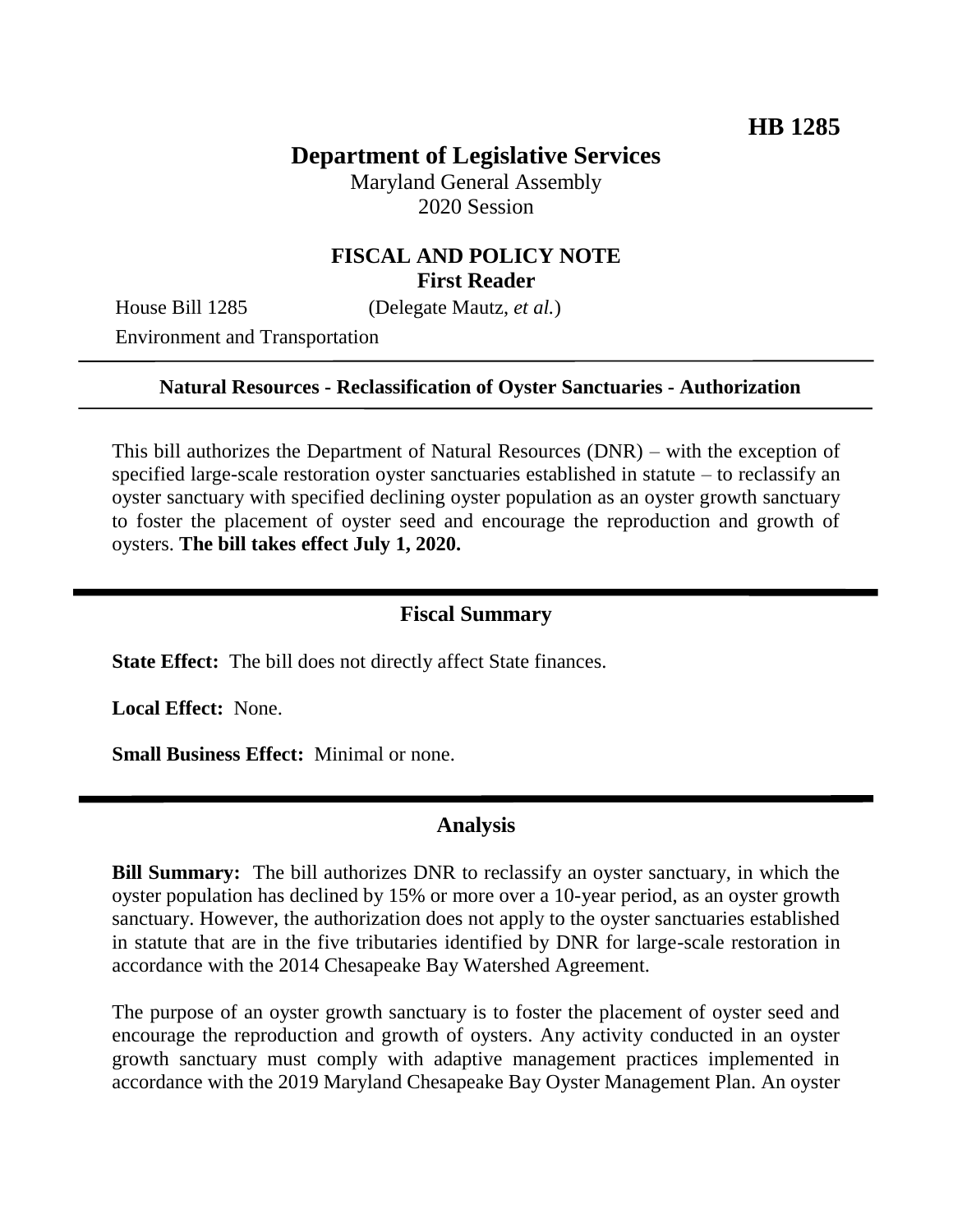growth sanctuary must be considered an oyster sanctuary for purposes of calculating the 2019 Maryland Chesapeake Bay Oyster Management Plan objective that a minimum of between 20% and 30% of oyster habitat be preserved in sanctuaries.

### **Current Law:**

### *Restriction on Reduction or Alteration of Oyster Sanctuary Boundaries*

Chapters 5 and 9 of 2020 prohibit DNR from taking any action to reduce or alter the boundaries of existing oyster sanctuaries until the department has developed a fisheries management plan for the scientific management of the oyster stock based on management strategies and measurements recommended by the Oyster Advisory Commission (OAC) through a consensus recommendations process (established under Chapters 5 and 9) and determined by the department in consultation with the University of Maryland Center for Environmental Science.

#### *Large-scale Restoration Sanctuaries*

Chapters 17 and 754 of 2019 establish in statute a network of five oyster sanctuaries (in Harris Creek, the Little Choptank River, the Tred Avon River, the St. Mary's River, and the Manokin River). With the exception of aquaculture activities under a valid lease, Chapters 17 and 754 prohibit catching oysters in or removing oyster seed from the five sanctuaries or sanctuaries established by DNR in regulation.

#### **Background:**

#### *Oyster Sanctuaries*

An oyster sanctuary is an area that is permanently closed to oyster harvesting. Maryland established its first oyster sanctuary in the Tred Avon River in 1961. Between that time and 2010, additional sanctuaries were established throughout the bay, some for research and educational purposes and some for restoration purposes. In 2008, OAC recommended expanding sanctuaries in the bay. In response, DNR established new oyster sanctuaries, increasing the percentage of quality oyster bars designated as sanctuaries from 9% to 24%. Currently, sanctuaries cover 252,285 acres, including 78,520 acres (or about 24%) of the State's Historic Oyster Bottom, and are located throughout the bay and its tributaries. For additional background on oyster sanctuaries and on oyster restoration in the State in general, see *[Oyster Restoration in Maryland](http://dls.maryland.gov/pubs/prod/NatRes/Oyster-Restoration-in-Maryland.pdf)*, Department of Legislative Services (December 2019).